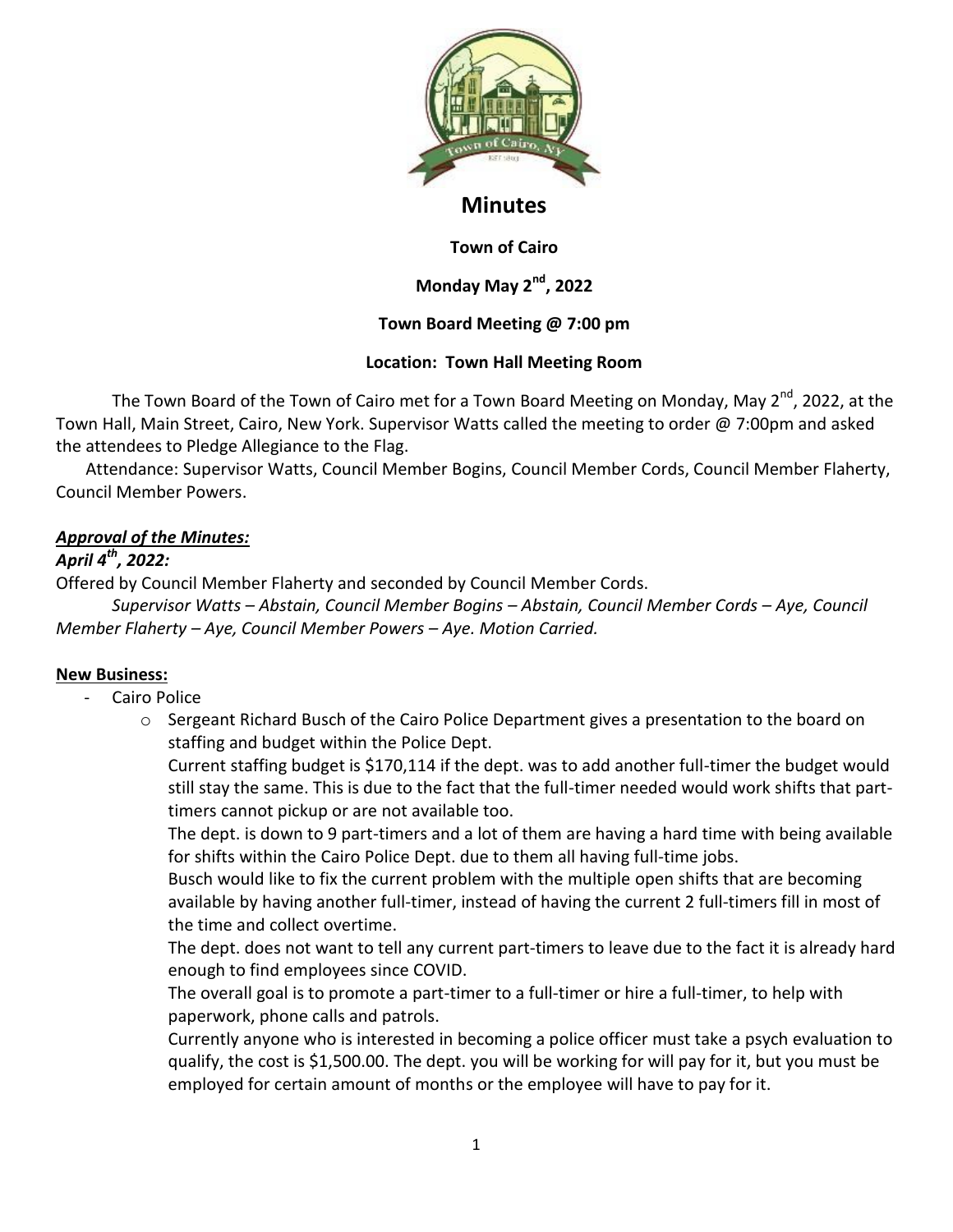- o Reports for the last month; 107 incident reports, almost 800 other calls that incident reports don't have to be done for, which is low compared to other months. Constant community calls. Cairo Police Dept. does not address sex crimes, this would go to another State Dept.
- o Watts asks if would be better to hire a full-timer and/or promote someone, whether it's a part or full-timer to a Sergeant, would it help the paperwork load. Overall yes, but the main focus at the moment is a full-timer, just need the presence to cover the shifts. Wants the Town to be the focus of all the good things not the bad things that happen. The board states this is a need.

## **Old Business**

- Council Member Powers addressed resolution 2022-087 and how it should amended, he would like a roll call vote and have this entered into the record; he offered the following amended resolution to set the record straight:

# *AMENDED Resolution No. 2022-087* **"Approve Release of HUD Residential Rehabilitation Funds"**

Offered by Council Member Powers and NOT SECONDED.

**WHEREAS,** the Town of Cairo currently has \$61,860.60 in its possession from a HUD Residential Grant awarded to the Town, and

**WHEREAS,** the Town has authorized Delaware Engineering to act as the "Residential Specialist" to determine the appropriateness of various applications received for funding and

**WHEREAS,** Delaware Engineering has completed its review and assessment of the applications including feasibility studies submitted and determination of costs of necessary renovations under each such application.

**BE IT RESOLVED**, that the funds shall be disbursed, by an ACT of the Cairo Town Board majority, setting aside the terms and conditions of the grant as well as the recommendations of the residential specialist, Delaware Engineering, the board hereby awards:

- Emmy Cross (Latosa) \$5,930.30
- Mountainview Enterprises \$5,930.30
- Cairo Development Foundation \$50,000.00

## *ROLL CALLED: Supervisor Watts – ABSTAIN*

 *Council Member Bogins – ABSTAIN*

 *Council Member Cords – ABSTAIN*

 *Council Member Flaherty – ABSTAIN*

 *Council Member Powers – AYE*

## *MOTION DEFEATED*

## **Correspondence**

Resignation of Bookkeeper

o Last day will be June 3rd, 2022. *Resolution No. 2022-116*

## *Enter Executive Session @ 7:28pm*

Offered by Council Member Cords and seconded by Council Member Flaherty.

*Supervisor Watts – Aye, Council Member Bogins – Aye, Council Member Cords – Aye, Council Member Flaherty – Aye, Council Member Powers – Aye. Motion Carried.*

## *Resolution No. 2022-120* **"Authorize the Town Board to Sign the Highway Contract"**

Offered by Supervisor Watts and seconded by Council Member Cords.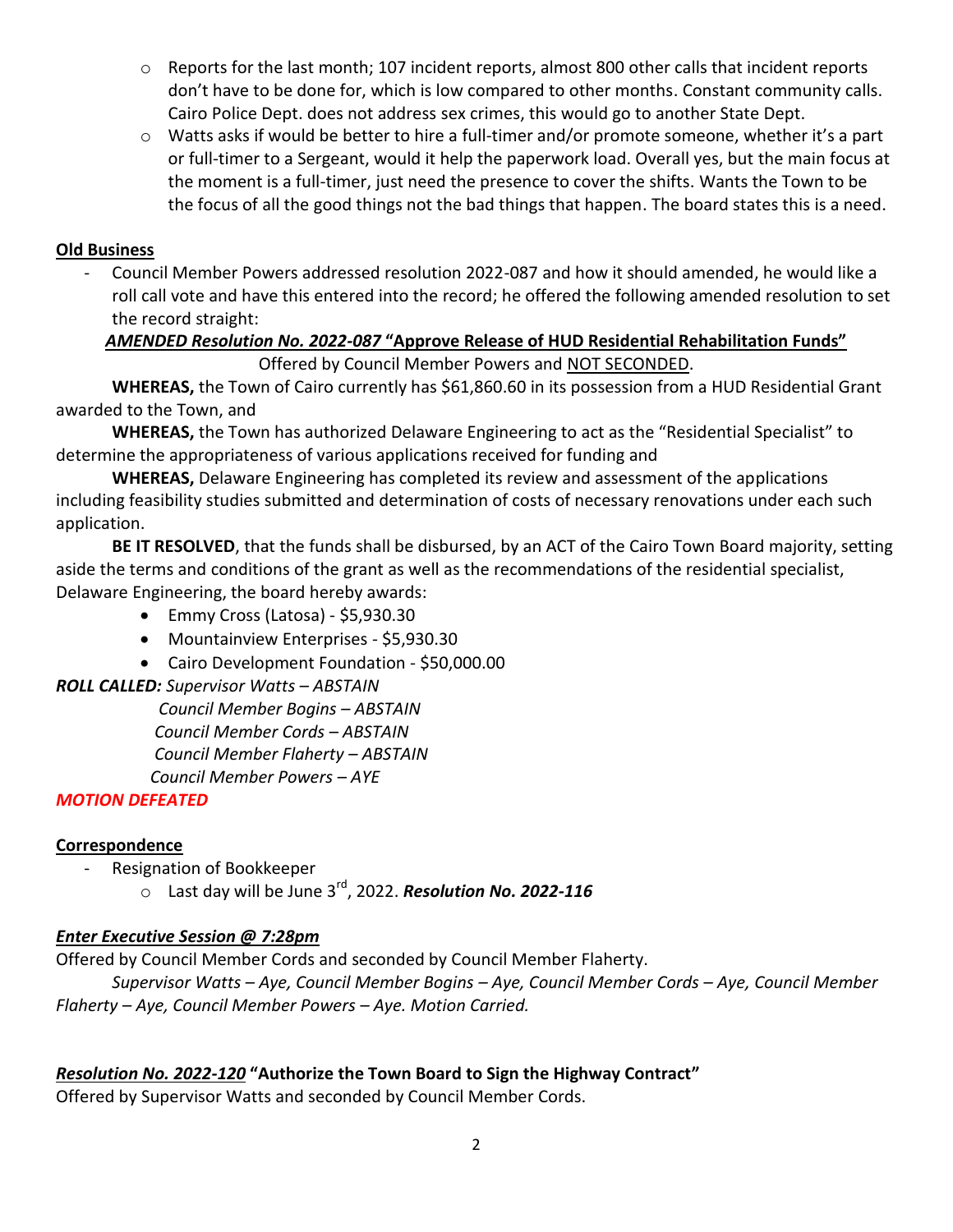**BE IT RESOLVED**, that the Town Board is hereby authorized to sign the Highway Contract for 1/1/2022 through 12/31/2024.

*ROLL CALLED: Supervisor Watts – Aye Council Member Bogins – Aye Council Member Cords – Aye Council Member Flaherty – Aye Council Member Powers – Aye*

#### *Motion Carried*

### *Exit Executive Session @ 7:33pm*

Offered by Council Member Cords and seconded by Council Member Flaherty.

*Supervisor Watts – Aye, Council Member Bogins – Aye, Council Member Cords – Aye, Council Member Flaherty – Aye, Council Member Powers – Aye. Motion Carried.*

#### *Public Comments:*

- Patti Asaro addresses the current Water/Sewer program that the State is doing for low income residents. Anyone who qualifies as low income can apply for this assistance for paying any and all water and sewer payments that have been in arrears. This is all State funded through the Government, the Town has paperwork that must be filled out. They also should send out this information to all residents in their monthly bills and on the website so everyone who qualifies is informed. Just need to discuss with the Water/Sewer Dept. to set this in motion to assist the residents.
- Council Member Cords gives the library report for April to the Board as follows;
	- o Wi-Fi was used 568 times
	- o 2,334 items were put into circulation
	- o 824 people show up to the library for various things
	- o 83 people used the community room
	- o Computer usage was 156
	- o 206 reference checks
	- o 10 new library cards
	- o New or current programs in April were virtual/in person yoga, book clubs, craft kits, COVID tests and masks were given out, had weigh ins for biggest loser contest, greeting card workshops.
	- $\circ$  Received a \$750.00 grant from the Adirondack Mountain Club for environmental items, gardens, etc. Received \$3,902.00 from the NYS Decentralization Program, Council for the Arts.
- Supervisor Watts mentions that paving in the park will start tomorrow May 3<sup>rd</sup>, 2022. Repaving the entire surface of the Town Park will occur, this will be paid for by the County. Town is paying for the entire walking path to be redone at 8 feet wide, hopes to be done by Memorial Day.
- Continuing to get more letter for grants for the park from the community. The community can write their own letters or get a template letter from the website or the Clerk's Office and return them to the Town; currently have 75 letters of support. Have until July but the sooner the better.
- People have had concerns about the width of the walking path, due to possible vehicles that could drive on the path, this will be addressed there will be posts put in to stop this from happening. Extra millings from the paving will be put out in front of the recycling center and pounded down so it is flat, the county also said that the paving would make its way over to the dog park.
- Van Buren Drive going into the park will also be paved while park paving is going on. No parking spots should be taken away, Van Buren will hopefully become more of a one way street, hope to go into the park at Van Buren and the entrance at Mountain Ave. but exit the park at Mountain Ave. The paving and new line changes should increase the amount of parking spots.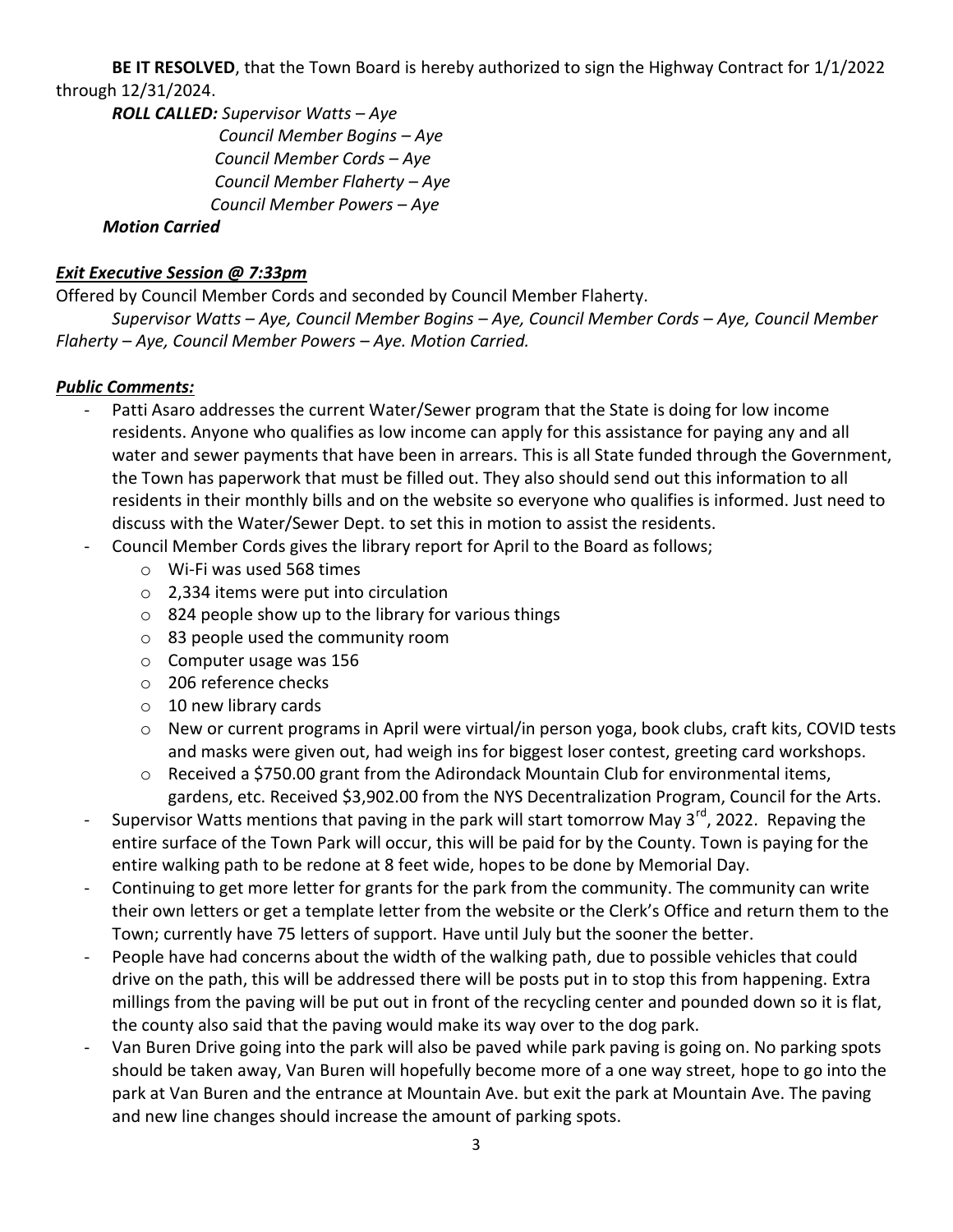- The Town's plan was to originally put the walking path farther away from the sleigh hill but the engineers stated that there is too much standing water where the path would be moved, this would have cost the Town a lot more money to move the path.
- Richard Lorenz speaks on the water issues on 41 under the bridge, that the County was planning on addressing this and paving 41. The counties plan is also to pave 85 which is next to the All American Barber Shop to State Route 32. Watts says the County had some issues and it may not be addressed at this very moment but the plan is for the County to fix the issue and pave part of 41 before the fall and to also put 2 catch basins in. The Town is in the process of getting a grant(s) for Jerome Avenue in concerns with the water.
- Lorenz then asks about the Community Center and the progress. The board is waiting on a grant for the building, Cords is waiting on a small grant she submitted to be awarded next month and another with the engineers is too be awarded towards the end of the year. The county is taking care of the kitchen funding since the Dept. of Aging would be using it.

Will have to name the community center next, options were to name it after someone, possible former Supervisor Jim Keefe. Another option is to have the residents pick some names.

## *Resolution No. 2022-114* **"Budget Amendments & Payment of Bills on Abstract #305 for April Payables & Prepaids"**

Offered by Council Member Cords and seconded by Council Member Bogins.

**WHEREAS**, payment of bills should be properly authorized and documented in the minutes; therefore be it

**RESOLVED**, the Town Board does hereby authorize that Abstract #305 Payables and Prepaids, consisting of 2022 V2 #00306 through V2 #00387 in the amount of \$147,348.40 is approved for payment; The total amount to be paid from the:

| General Fund -    |             | \$79,517.01 | Hydrant $-$ \$8,500.00                                                           |
|-------------------|-------------|-------------|----------------------------------------------------------------------------------|
| Highway Fund -    | \$32,458.86 |             | Capital Water- $\frac{1}{2}$ 3,980.00                                            |
| Street Lighting - |             | 5,711.26    | Sidewalk - \$-0-                                                                 |
| Sewer Fund -      |             | \$11,204.33 | Trust & Agency - \$2,369.42                                                      |
| Water Fund -      | S.          | 3,697.52    | Special Fire - \$ -0-                                                            |
|                   |             |             | Cupenicar Watte Ave Coupeil Member Bogine Ave Coupeil Member Carde Ave Coupeil N |

*Supervisor Watts – Aye, Council Member Bogins – Aye, Council Member Cords – Aye, Council Member Flaherty – Aye, Council Member Powers – Aye. Motion Carried.*

## *Resolution No. 2022-115* **"Receipt of Monthly Supervisor's Report"**

Offered by Council Member Cords and Council Member Flaherty.

**WHEREAS,** Town Law, Section 125 commands a detailed statement from the Supervisor's office to be rendered to the Town Board of all money received and disbursed and a copy filed in the office of the Town Clerk; therefore, be it

**BE IT RESOLVED**, that the Town Board Members accept the monthly Supervisor's Report for April. *Supervisor Watts – Aye, Council Member Bogins – Aye, Council Member Cords – Aye, Council Member Flaherty – Aye, Council Member Powers – Aye. Motion Carried.*

*Resolution No. 2022-116* **"Resignation of Bookkeeper"**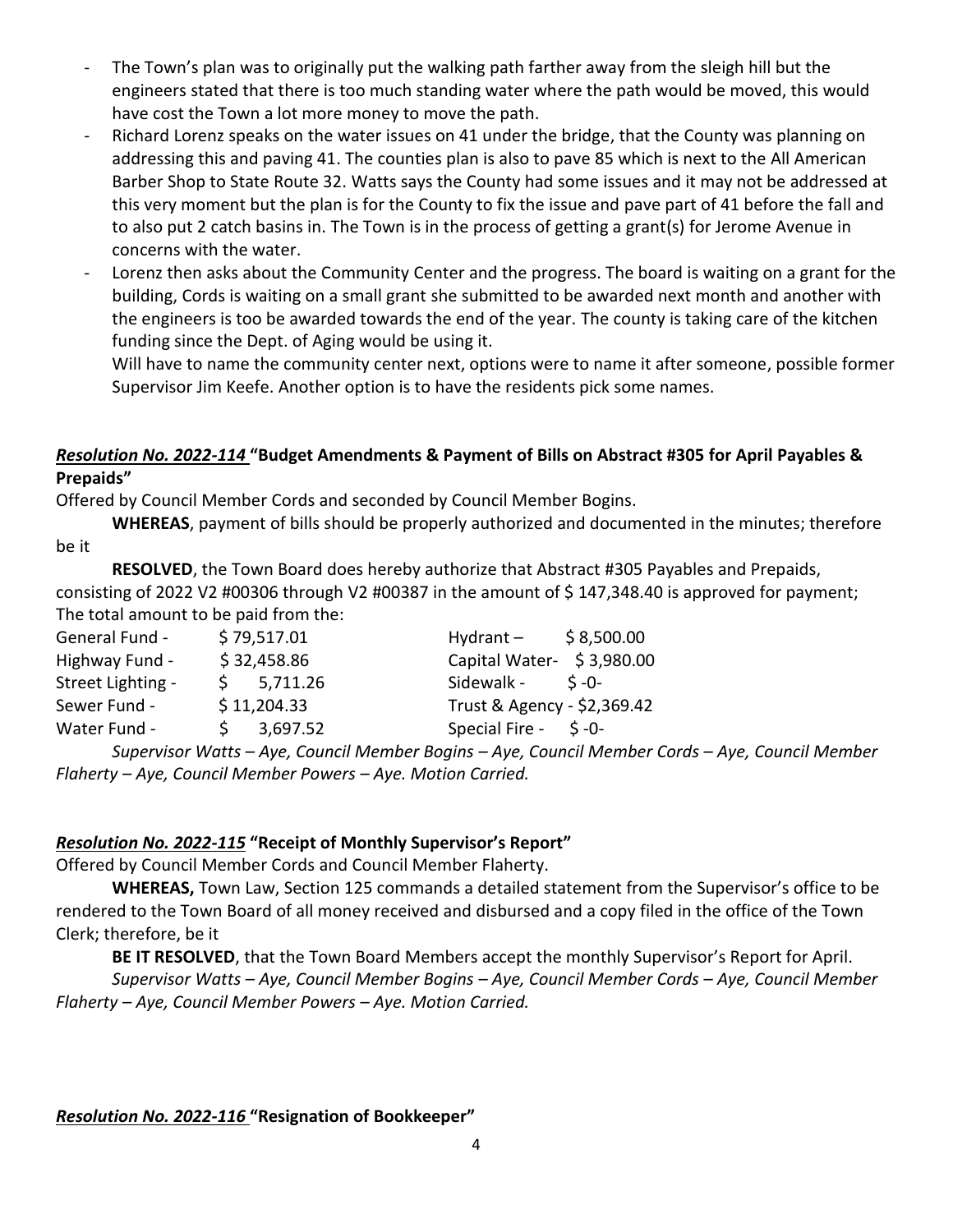Offered by Supervisor Watts and seconded by Council Member Bogins.

**WHEREAS**, a resignation has been received from Kristin Griffin to be effective on close of business on June 3, 2022.

**BE IT RESOLVED**, that the resignation submitted by Kristin Griffin is hereby accepted by the Cairo Town Board.

*Supervisor Watts – Aye, Council Member Bogins – Aye, Council Member Cords – Aye, Council Member Flaherty – Aye, Council Member Powers – Aye. Motion Carried.*

#### *Resolution No. 2022-117* **"Accept Water Billing"**

Offered by Council Member Bogins and seconded by Supervisor Watts.

**WHEREAS**, it is necessary for the Water Billing to be authorized by the Town Board and documented in the minutes; therefore, be it

**RESOLVED**, the Town Board does hereby accept the Water Billing from the Water Administrator in the amount of \$52,303.72 dated April 5, 2022.

*Supervisor Watts – Aye, Council Member Bogins – Aye, Council Member Cords – Aye, Council Member Flaherty – Aye, Council Member Powers – Aye. Motion Carried.*

#### *Resolution No. 2022-118* **"Appointment of Part-Time Highway Employee"**

Offered by Supervisor Watts and seconded by Council Member Cords.

**WHEREAS**, there is a vacancy and a need for a Part-time Highway Employee. Therefore;

**BE IT RESOLVED** that Dakota All has been hired effective April 25, 2022 at a rate of \$16.00 per hour. *Supervisor Watts – Aye, Council Member Bogins – Aye, Council Member Cords – Aye, Council Member Flaherty – Aye, Council Member Powers – Aye. Motion Carried.*

#### *Resolution No. 2022-119* **"Postpone Town Board Meeting"**

Offered by Supervisor Watts and seconded by Council Member Bogins.

**BE IT RESOLVED** that the Cairo Town Board Meeting scheduled to be held on June 6, 2022 shall be moved to June 13, 2022 to be held at 7:00 p.m. in the Town Hall, 512 Main Street, Cairo, New York:

**BE IT FURTHER RESOLVED,** that the scheduled workshop meeting on June 15, 2022 will be cancelled. *Supervisor Watts – Aye, Council Member Bogins – Aye, Council Member Cords – Aye, Council Member Flaherty – Aye, Council Member Powers – Aye. Motion Carried.*

### *Resolution No. 2022-121* **"Authorize Use of Route 32 Building"**

Offered by Supervisor Watts and seconded by Council Member Cords.

**WHEREAS,** the Friends of the Cairo Library have requested use of the Cairo Route 32 building for a Nickel Social to benefit the Town of Cairo Library.

**WHEREAS,** the event would be held on June 11<sup>th</sup> 2022. The Friends of the Cairo Library are requesting use of the Route 32 building on June  $10^{th}$  for set up purposes as well. Therefore;

**BE IT RESOLVED,** the Town Board does hereby authorize the request for the use of the Route 32 building on June 10<sup>th</sup> and June 11, 2022 for a nickel social to benefit the Town of Cairo Library.

*Supervisor Watts – Aye, Council Member Bogins – Aye, Council Member Cords – Aye, Council Member Flaherty – Aye, Council Member Powers – Aye. Motion Carried.*

## *Resolution No. 2022-122* **"Authorize the Installation of 4-Way Stop Signs at the Intersection of Sandy Plains Road, Ira Vail road and CR 67"**